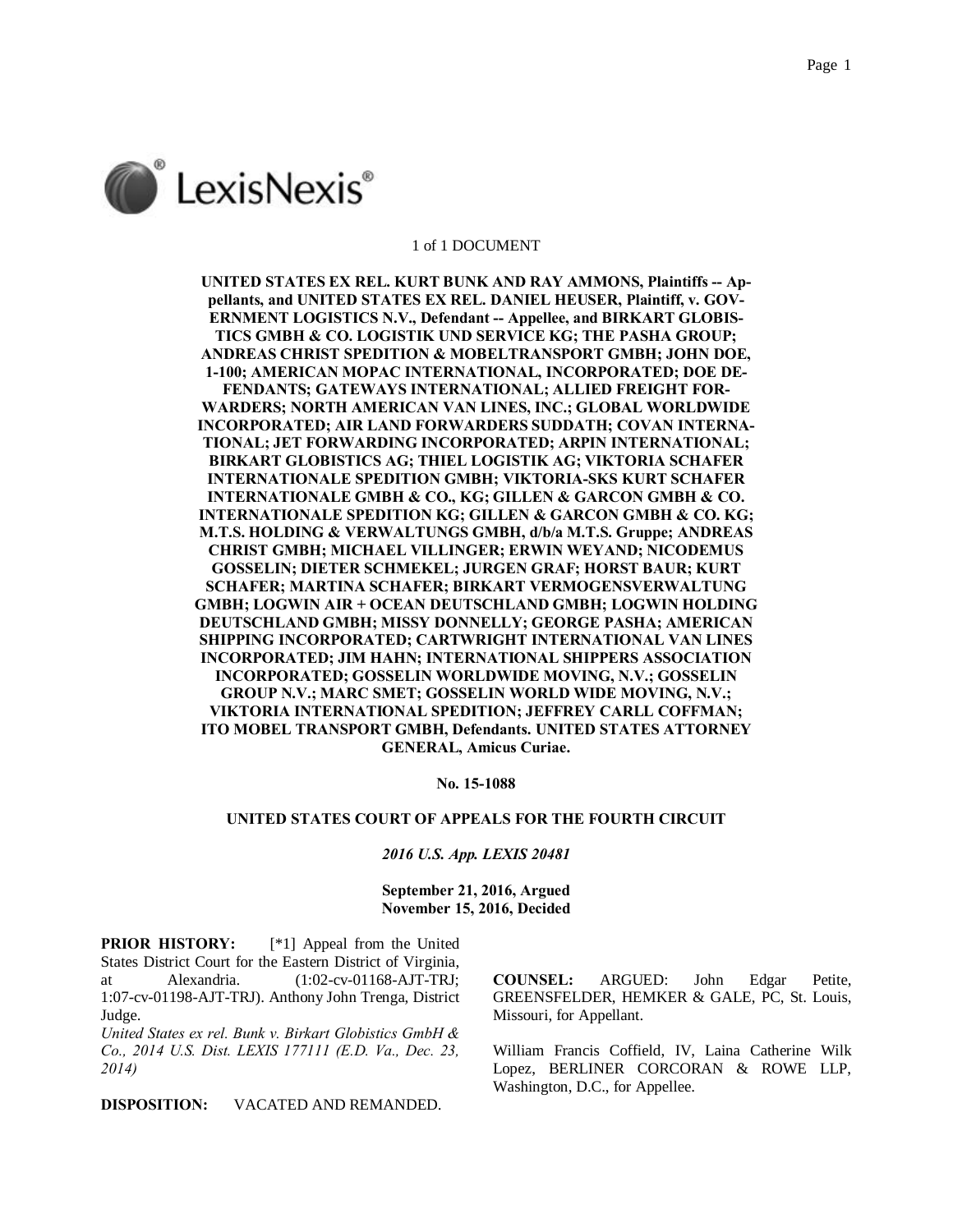Michael Shih, UNITED STATES DEPARTMENT OF JUSTICE, Washington, D.C., for Amicus United States of America.

ON BRIEF: Ann Lugbill, Mark Hanna, Lauren Hoff-Downing, MURPHY ANDERSON PLLC, Washington, D.C.; Richard E. Greenberg, GREENSFELDER, HEMKER & GALE, PC, St. Louis, Missouri, for Appellant.

Benjamin C. Mizer, Principal Deputy Assistant Attorney General, Michael S. Raab, Civil Division, UNITED STATES DEPARTMENT OF JUSTICE, Washington, D.C.; Dana J. Boente, United States Attorney, OFFICE OF THE UNITED STATES ATTORNEY, Alexandria, Virginia, for Amicus United States of America.

**JUDGES:** Before KING, SHEDD, and THACKER, Circuit Judges. Judge King wrote the opinion, in which Judge Shedd and Judge Thacker joined.

## **OPINION BY:** KING

## **OPINION**

KING, Circuit Judge:

We are for the third time entertaining this complex matter, [\*2] which began more than fifteen years ago as a bid-rigging scheme conjured up by shipping businesses to defraud the United States. In 2004, Gosselin Group N.V. (then known as Gosselin World Wide Moving, N.V.) and another business entity entered conditional guilty pleas in the Eastern District of Virginia to a pair of criminal conspiracy offenses. The district court thereafter dismissed one of those charges, and cross-appeals ensued. We determined in those appeals that the defendants were criminally liable for both conspiracies and remanded for resentencing. See *United States v. Gosselin World Wide Moving, N.V., 411 F.3d 502 (4th Cir. 2005)*.

More recently, in the qui tam proceedings at issue herein, a jury returned a verdict in 2011 against three defendants that we collectively refer to as the "Gosselin defendants": Gosselin Group; Gosselin Worldwide Moving, N.V.; and Marc Smet, Gosselin Group's Chief Executive Officer and former Managing Director. Appeals were pursued by the United States and by relators Kurt Bunk and Ray Ammons (together, the "Relators"), who contested the district court's refusal to award civil penalties. We granted relief, directing the court to enter judgment on a claim pursued by Bunk in the sum of  $$24,000,000$  -- to be levied against the Gosselin [\*3] defendants -- and remanding for further proceedings. See *United States ex rel. Bunk v. Gosselin World Wide Moving, N.V., 741 F.3d 390 (4th Cir. 2013)*.

On remand, the district court was called upon to resolve the issue of whether Bunk was entitled to recover his judgment from another defendant, Government Logistics N.V. ("GovLog"), which was alleged to be a successor corporation to Gosselin Group. In disposing of the successor corporation liability issue, the court ruled against Bunk on two bases. See *United States ex rel. Bunk v. Birkart Globistics GmbH & Co., No. 1:02-cv-01168, 2014 U.S. Dist. LEXIS 177111 (E.D. Va. Dec. 23, 2014)*, ECF No. 1362 (the "Decision"). First, the court decided that the successor corporation liability claims against GovLog should be dismissed because they had been inadequately pleaded. In the alternative, the Decision rejected those claims on the merits and awarded summary judgment, ruling that there was insufficient evidence to justify a trial. The Relators have appealed from the judgment, and as explained below, we are satisfied that the court erred. We therefore vacate and remand.

I.

Two government programs that facilitate the shipment of household goods belonging to military and domestic personnel to and from Europe have been at the center of this litigation.<sup>1</sup> The first, known  $[*4]$  as the International Through Government Bill of Lading ("ITGBL") program, involves the solicitation of bids by the Department of Defense (the "DOD") from domestic freight forwarders who then subcontract their foreign operations to overseas businesses. The second, known as the Direct Procurement Method ("DPM") program, involves the solicitation of bids by the DOD directly from foreign businesses. Both programs were, as relevant to the bid-rigging conspiracy, administered by the Army's Military Transport Management Command (the "MTMC").<sup>2</sup>

> 1 Because we are assessing the award of summary judgment, we recite the facts in the light most favorable to the Relators. See *Rossignol v. Voorhaar, 316 F.3d 516, 523 (4th Cir. 2003)*.

> 2 The MTMC is now the Army's Surface Deployment and Distribution Command.

Beginning in about 2001, the Gosselin defendants and at least one other entity, The Pasha Group, agreed to and implemented the bid-rigging scheme. Their scheme substantially increased the prices that the DOD paid to the culprits for shipping household goods belonging to military and diplomatic personnel to and from Europe under the ITGBL and DPM programs. As a result of what we characterized in the 2005 criminal appeals as "naked bid rigging," the DOD paid millions [\*5] of dollars more to the conspirators than it should have paid. See *Gosselin, 411 F.3d at 508*. The bid-rigging scheme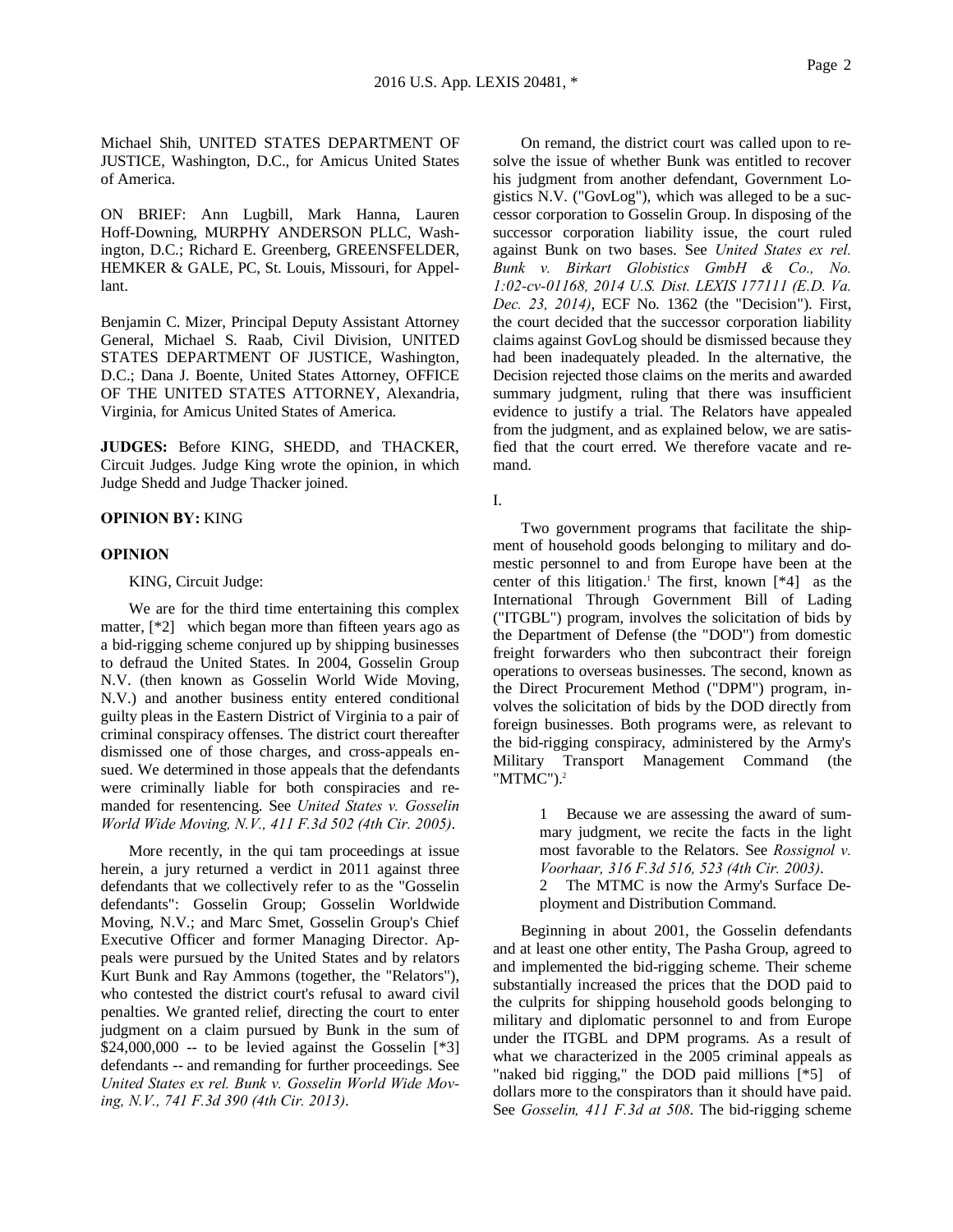did not go undetected, as it resulted in these qui tam proceedings and the successful criminal prosecutions.

A.

In 2002, the Relators instituted these qui tam proceedings under the *False Claims Act* (the "FCA").<sup>3</sup> The Relators operated businesses that provided to the DOD services much like those performed by Gosselin Group and Pasha. Bunk filed his qui tam action in the Eastern District of Virginia on August 2, 2002, alleging an FCA claim related to the DPM program (the "DPM claim").<sup>4</sup> Ammons filed his qui tam action in the Eastern District of Missouri on September 17, 2002, alleging FCA claims related to the ITGBL program (the "ITGBL claim") and to Gosselin Group's exertion of pressure on Covan International (the "Covan claim") and Cartwright International Van Lines (the "Cartwright claim") to submit higher ITGBL bids. Both qui tam actions were commenced under seal, pursuant to *31 U.S.C. § 3730*, and remained sealed and pending in the district courts during the criminal proceedings.

> 3 The FCA, codified at *31 U.S.C. §§ 3729-3733*, imposes liability on individuals and entities who defraud government programs. A claim under the FCA can be instituted [\*6] by the United States or by a private individual (i.e., a relator) via a qui tam action. See *31 U.S.C. § 3730(a)-(b)*. The government may intervene in a qui tam action. Id. *§ 3730(b)(2)*. If a qui tam action is successful, the relators are entitled to share with the government in the award. Id. *§ 3730(d)*.

> 4 Bunk initially filed his qui tam action with another relator, Daniel Heuser, who has since withdrawn from the litigation.

## B.

On November 13, 2003, a grand jury in the Eastern District of Virginia returned a two-count indictment against Gosselin Group and Smet, charging them with conspiracy to restrain trade, in violation of *15 U.S.C. § 1*, and conspiracy to defraud the United States, in contravention of *18 U.S.C. § 371*. Describing the manner and means of the conspiracy to restrain trade, the two-count indictment specified that Gosselin Group, Smet, and their co-conspirators "participat[ed] in meetings and conversations to discuss and agree upon a strategy to eliminate the prime rates" in specific transportation routes, or channels, "from Germany to the United States for the transportation of military household goods." See Indictment, United States v. Gosselin World Wide Moving, N.V., No. 1:03-cr-00551, at ¶ 16 (E.D. Va. Nov. 13, 2003), ECF No. 19. The indictment further alleged [\*7] that Gosselin Group and Smet engaged in "written exchanges and other communications" to ensure other freight forwarders would not match the rates set by "a certain co-conspirator U.S. freight forwarder" and would cancel any rates lower than the second highest rate in channels from Germany to the United States. Id. The indictment charged the same with respect to the conspiracy to defraud the United States. Id. ¶ 25 (alleging that Gosselin Group and Smet "discussed and agreed upon a strategy to eliminate the prime rates"); see also id. ¶¶ 26-27.

In February 2004, Gosselin Group and Pasha agreed to be charged and prosecuted by criminal information in the Eastern District of Virginia for those same conspiracy offenses. By plea agreements with the United States Attorney, Gosselin Group and Pasha also agreed to plead guilty to the two charges alleged in the information. Smet, who signed Gosselin Group's plea agreement individually and on behalf of Gosselin Group, thereby escaped further criminal prosecution. That is, as a result of Gosselin Group's plea agreement being consummated, the prosecutors dismissed the indictment theretofore lodged against Gosselin Group and Smet.

Pursuant to its [\*8] plea agreement, Gosselin Group admitted that, at Smet's urging, Gosselin Group and Pasha had conspired to undermine the ITGBL program's competitive bidding process by preventing "me-too bids," or matching bids, from converging to the prime through rate (i.e., the low bid for a particular route).<sup>5</sup> To accomplish that objective in particular channels, "[i]n early January 2002, [Smet] agreed in writing to pay twelve of the largest German moving agents a specified fee," and "[t]he German agents . . . agreed not to handle business from freight forwarders in those channels unless the forwarders submitted me-too bids at the second lowest level . . . or above." See *Gosselin, 411 F.3d at 507*. Even more, as Smet acknowledged in a writing filed with the district court, Gosselin Group, Pasha, and their co-conspirators had "provided misleading information to DOD personnel in Germany." See Statement of Facts, United States v. Gosselin World Wide Moving, N.V., No. 1:03-cr-00551, at ¶ 31 (E.D. Va. Feb. 19, 2004), ECF No. 93 (the "Statement of Facts"). $6$  In the end, the scheme to defraud the DOD was successful and "Gosselin was awarded a contract, effective May 1, 2001, after colluding with its fellow bidders to artificially inflate the [\*9] packing and loading component of the submitted bids." See *Bunk, 741 F.3d at 396*. In turn, "Gosselin subcontracted much of the work, in predetermined allocations, to its supposed competitors." Id. As a result of the bid-rigging scheme, "DOD's costs to transport military household goods were greater than they would have been had the shipments moved at the prime through rates." See Statement of Facts ¶ 32.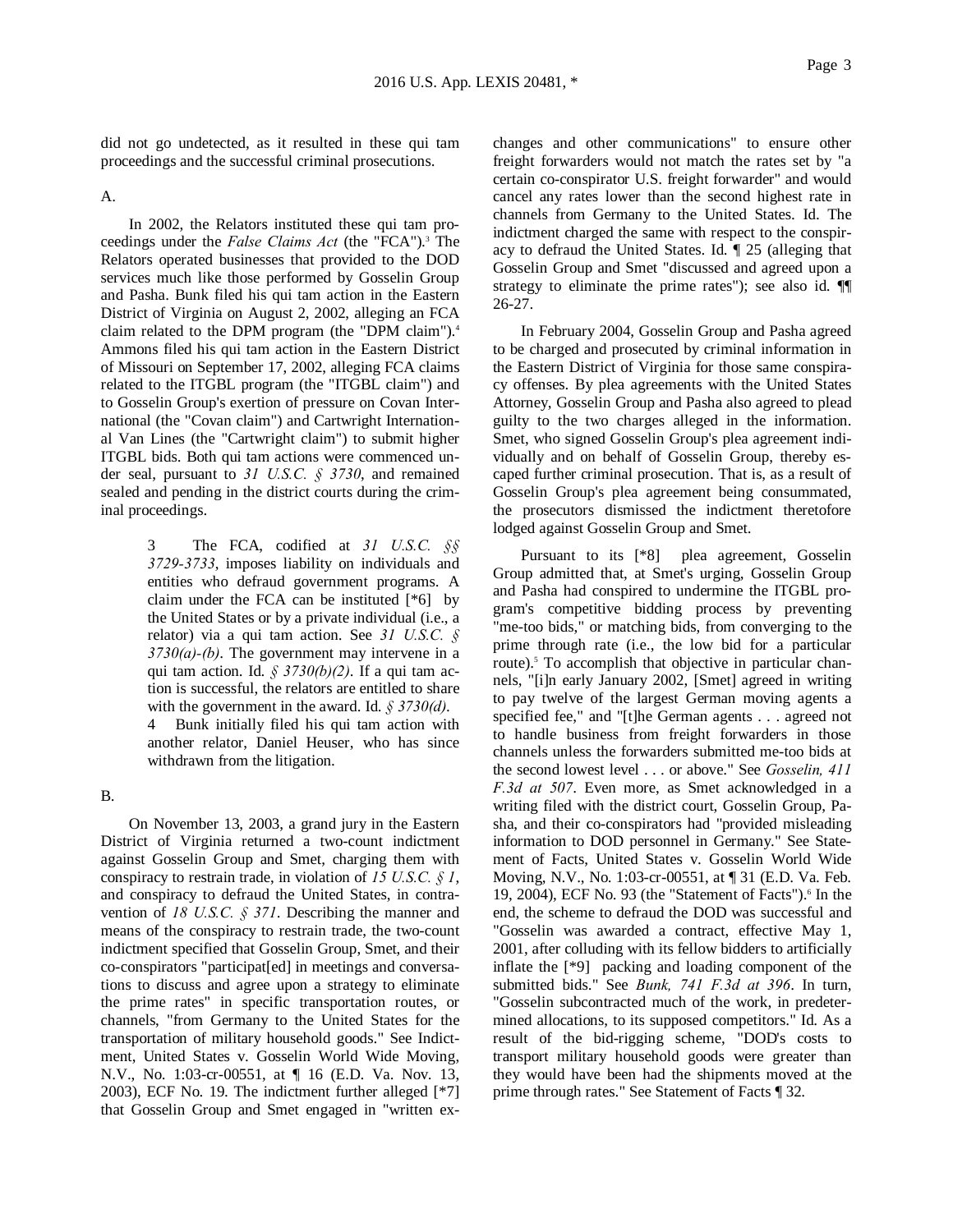5 A through rate "is a payment encompassing all the costs involved in a door-to-door move of DOD personnel's household effects." See *Gosselin, 411 F.3d at 505*.

6 Pursuant to Gosselin Group's plea agreement, Smet and Gosselin Group "admit[ted] the facts set forth in the [Statement of Facts] and agree[d] that those facts establish[ed] guilt for the [two conspiracy] offenses charged beyond a reasonable doubt." See Plea Agreement, United States v. Gosselin World Wide Moving, N.V., No. 1:03-cr-00551, at 4 (E.D. Va. Feb. 18, 2004), ECF No. 92.

The guilty pleas of Gosselin Group and Pasha were tendered to and accepted by the district court in Alexandria on February 18, 2004. Pursuant to a separate agreement between Smet and the Army, Smet was barred from doing business with the United States for three years, from March 2004 to March 2007. Soon after that agreement was executed, [\*10] a so-called United States Management Team was created within Gosselin Group to handle its business -- in Smet's absence -- with the DOD. That team consisted of four Gosselin Group employees: Chief Operating Officer Stephan Geurts Sr., his son Stephan Geurts Jr., plus Timotheus Noppen and Ludi Bokken.

Meanwhile, Gosselin Group and Pasha exercised a reservation under their plea agreements to pursue an immunity claim in the district court, seeking dismissal of both the charges lodged in the information. In that regard, they asserted that their bid-rigging scheme was entirely immune from federal prosecution. In August 2004, the district court determined that certain provisions of the Shipping Act immunized Gosselin Group and Pasha from federal prosecution on the antitrust conspiracy offense alleged in the information. <sup>7</sup> The court also ruled, however, that those defendants possessed no immunity from prosecution on the other charge, the conspiracy to defraud the United States. Gosselin Group and Pasha were therefore sentenced on the conspiracy to defraud offense only.

> 7 The immunity provisions of the *Shipping Act* invoked by Gosselin Group and Pasha were, at the time, *46 U.S.C. app. § 1706(a)(2)*, *46 U.S.C. app. § 1706(a)(4)*, and *46 U.S.C. app. §*   $1706(c)(1)$  [\*11]. Currently, those provisions of the Shipping Act are codified at *46 U.S.C. § 40307*.

In 2005, the government successfully appealed to this Court the district court's immunity ruling on the antitrust conspiracy offense. Our decision rejected the proposition that Gosselin Group and Pasha were somehow immune from prosecution on that offense. See

*Gosselin, 411 F.3d at 505*. Concomitantly, we rejected Gosselin Group's and Pasha's cross-appeals seeking immunity from prosecution on the conspiracy to defraud offense. Id. As Judge Wilkinson succinctly explained, "the Shipping Act's immunity provisions afford [the conspirators] no relief from liability for the antitrust violation and conspiracy to defraud they have admitted." Id. Concluding that Gosselin Group and Pasha were not entitled to immunity on either offense, we remanded to the district court for resentencing. Those proceedings were conducted in 2006.

In the resentencing proceedings, the district court imposed a \$6,000,000 fine on Gosselin Group for its offenses. It imposed two separate \$4,600,000 fines on Pasha -- one for each count -- for an aggregate fine of \$9,200,000. The court also ordered both Gosselin Group and Pasha to make restitution to the DOD for losses suffered by the  $[*12]$  MTMC, in the sum of \$865,000.

#### C.

In September 2006, with the criminal proceedings concluded, the Department of Justice (the "DOJ") gave the Gosselin defendants notice of the two pending qui tam actions. The DOJ lawyers detailed the false claims and bid-rigging evidence underlying the qui tam actions to the lawyers for the Gosselin defendants and advised them that the United States might intervene. Shortly thereafter, in January 2007, the DOJ communicated a settlement demand to the Gosselin defendants.

After completion of the criminal proceedings and with the civil qui tam proceedings just beginning, Smet was completely "fed up" with the DOJ and the DOD -- a sentiment he expressed to Geurts Jr. See J.A. 637.8 As Smet further explained to Noppen, his frustration arose from the "whole criminal case and everything around it." Id. at 675; see also, e.g., id. at 427 ("[Smet] was really fed up with all those chasings towards his person . . . ."). Smet thus approached Jan Lefebure, who worked as Managing Director of International Freight Forwarding Service (which handled Gosselin Group's commercial exports), with a proposal to move Gosselin Group's business with the United States into the hands of another business [\*13] entity.

> 8 Citations herein to "J.A. " refer to the contents of the Joint Appendix filed by the parties in this appeal.

Lefebure owned a corporation called Brabiver, which was described by Geurts Jr. as a "company doing nothing." See J.A. 640. Notably, however, and helpful to Smet, Brabiver owned "a license for transportation or freight forwarding." Id. Smet proposed to Lefebure a scheme "to reopen [Brabiver], and to put his [i.e.,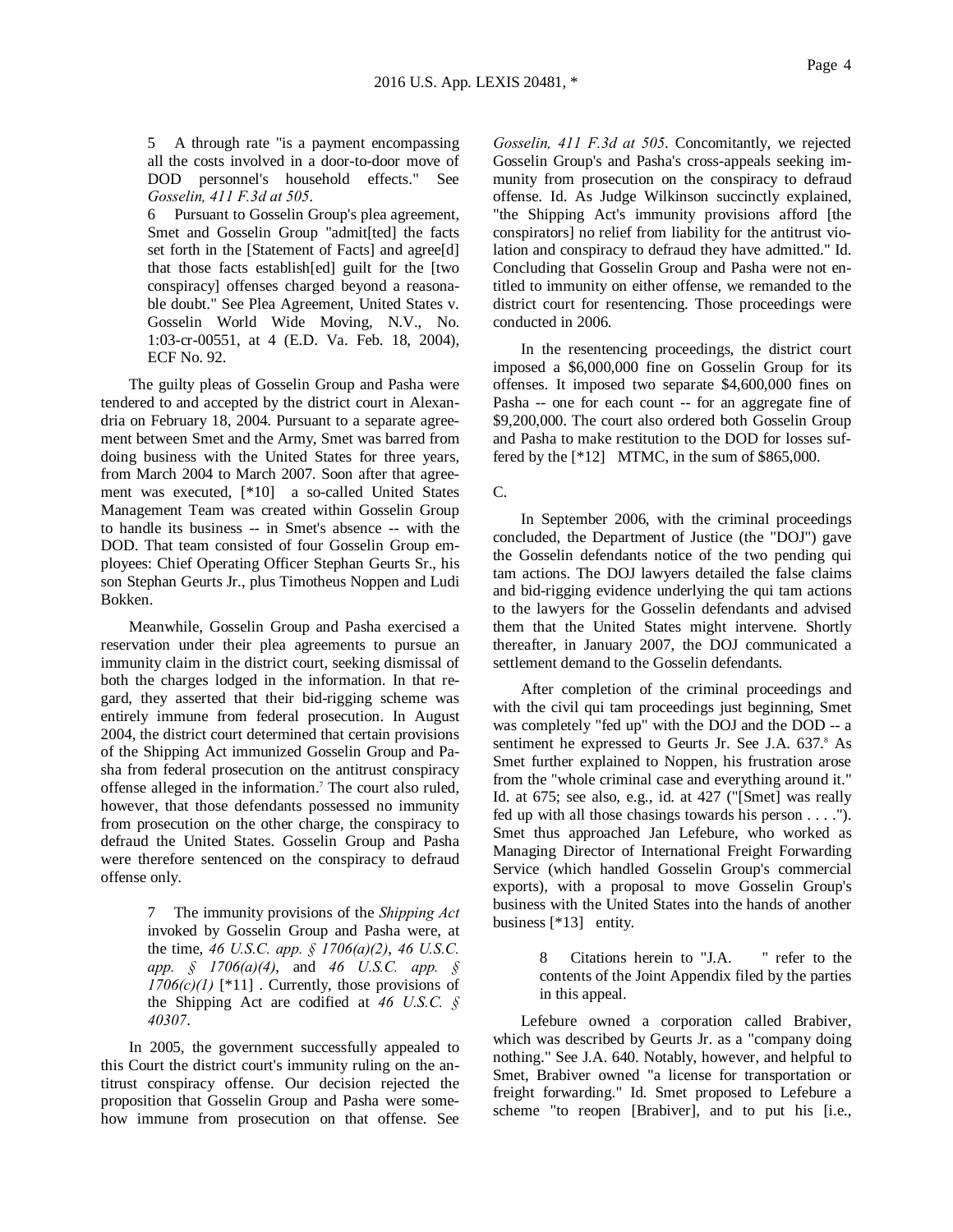Gosselin Group's] . . . government contracts into it." Id. at 426.

Joining Lefebure as principals in the Brabiver venture, as orchestrated by Smet, were Noppen, Geurts Jr., and Rene Beckers -- all of whom were employed by Gosselin Group or one of its subsidiaries. On June 27, 2007, in order to carry out Smet's scheme and to capitalize Brabiver, Smet made several interest-free loans to the four principals, totalling approximately [#x20ac]100,000.<sup>9</sup> Noppen, Geurts Jr., and Beckers each received loans from Smet of more than [#x20ac]24,000. Lefebure received an initial loan of more than [#x20ac]16,000, which was later increased to more than [#x20ac]27,000. Notably, those interest-free loans were not secured in any way. Each loan was repayable on Smet's demand, but no demands were ever made.

> 9 As of June [\*14] 27, 2007, [#x20ac]100,000 was equal to approximately \$134,000. See Foreign Exchange, N.Y. Times, June 27, 2007, at C12.

On June 28, 2007, at their first and only shareholder meeting, Smet's hand-picked principals used the foregoing loans to purchase shares in and to formalize Brabiver's resurgence as GovLog -- a new name selected by Smet himself. The next day, June 29, 2007, GovLog and Gosselin Group entered into a series of agreements, memorialized by contracts prepared by Smet's attorneys and presented by Smet to the GovLog principals. Two of the agreements transferred Gosselin Group's business with the DOD to GovLog, and three other agreements committed GovLog to exclusively use the services of Gosselin Group and its related entities to perform the DOD contracts.

In exchange for Gosselin Group's business with the DOD, GovLog paid nothing at the time. Instead, GovLog promised Gosselin Group a percentage of its future net revenues. The agreements transferring Gosselin Group's business with the DOD to GovLog defined those net revenues as "all of those revenues received by GovLog . . . minus the amount of the [services] invoiced by [Gosselin Group] to GovLog in connection with" the services provided [\*15] to GovLog by Gosselin Group and its subsidiaries. See J.A. 832 (emphasis omitted) (regarding facility services); see also id. at 839 (regarding support services). The terms of the various agreements were not even negotiated; rather, they were all dictated by Smet. After Smet's lawyers prepared the agreements, Smet simply handed them to Lefebure, who signed each on behalf of GovLog.

At no point during the implementation of the GovLog scheme did Gosselin Group consider selling or seek to sell its business interests to any entity other than GovLog. Manned with only about twenty employees - all but one of whom joined GovLog from Gosselin Group -- GovLog began its DOD shipping operations on behalf of Gosselin Group on July 1, 2007.

Thereafter, the sole business of GovLog was signing contracts with the DOD and arranging shipping services for the DOD. It did not, as Lefebure said, actually do any shipping. As Lefebure testified:

> Q. . . . Other than making the arrangements for these movements of household goods, does [GovLog] provide any other services?

> > A. For the time being, no.

See J.A. 751. Although GovLog contracted with the DOD and GovLog's carriers to perform shipping services, Gosselin Group continued [\*16] to perform nearly all those services. GovLog did not have its own warehousing facilities; it leased warehousing facilities from Gosselin Group. GovLog owned nothing except a couple of automobiles, a chair, and a table.

GovLog earned no net revenues, as defined by its agreements with Gosselin Group, during the 2007 or 2008 fiscal years. As a result, GovLog was not obligated to pay any funds to Gosselin Group in exchange for Gosselin Group's business with the DOD. GovLog, however, paid Gosselin Group for the leased warehouse facilities and other Gosselin Group services. In other words, as a representative of GovLog succinctly explained, "the money that's going to GovLog is actually ending up being paid to Gosselin." See J.A. 1322.

D.

Meanwhile, on November 7, 2007, Ammons's qui tam action was transferred from the Eastern District of Missouri to the Eastern District of Virginia, where Bunk's qui tam action remained pending. The two qui tam suits were thereafter consolidated. In 2008, after GovLog was formed, the district court ordered the Relators' complaints unsealed. On July 18, 2008, Ammons's qui tam complaint was superseded by the government's Complaint in Intervention. See *31 U.S.C. § 3730(b)(2)* ("The Government [\*17] may elect to intervene and proceed with the action . . . ."). The government did not, however, intervene in Bunk's qui tam suit.<sup>10</sup>

> 10 Although Relator Ammons became a subordinated party upon the government's intervention in his qui tam action, he nevertheless maintained his status as a plaintiff. See *31 U.S.C. § 3730(c)(1)* ("[The person bringing the action]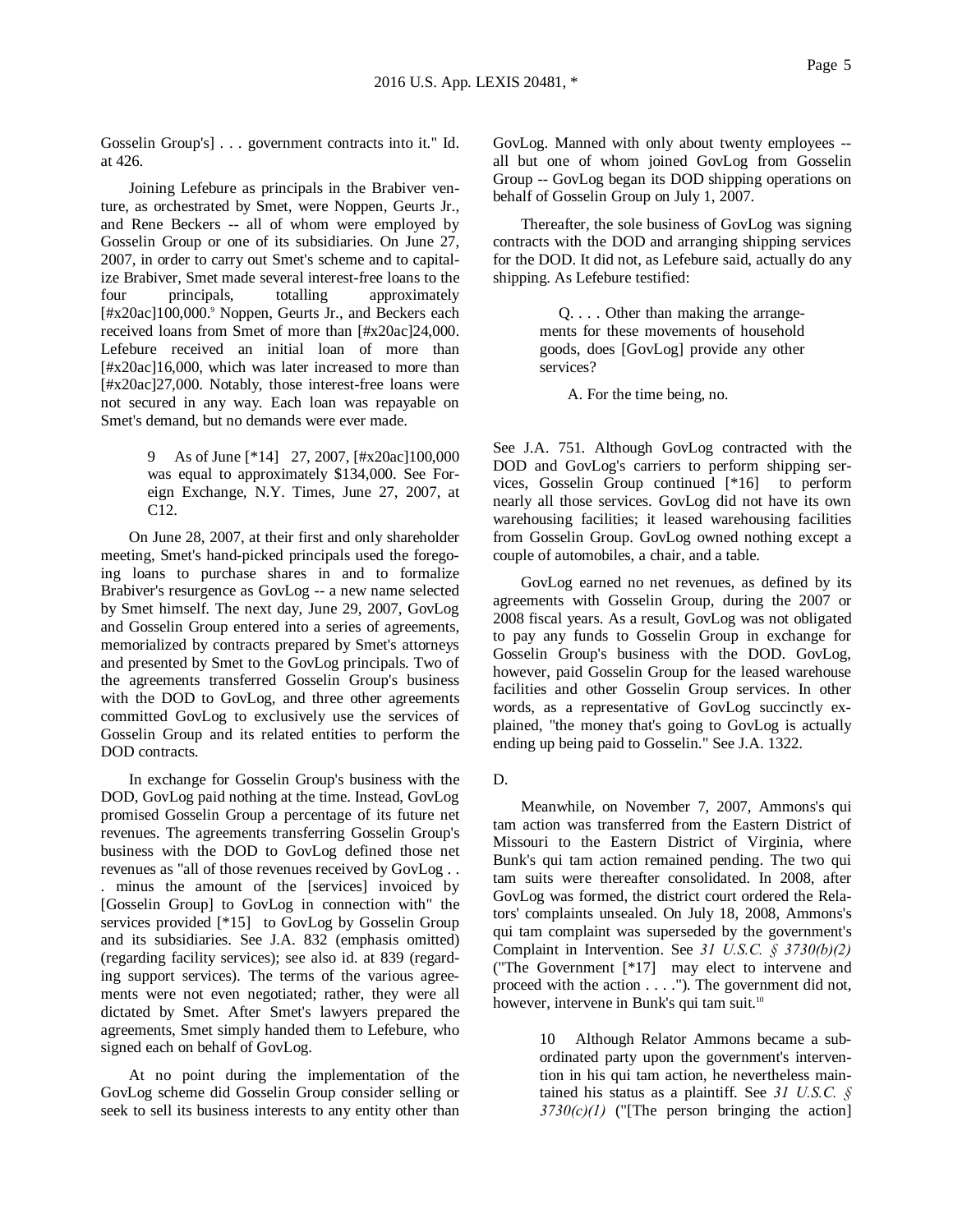shall have the right to continue as a party to the action . . . ."). Bunk's status did not change as a result of the government's intervention in Ammons's action. See id. *§ 3730(c)(3)* ("If the Government elects not to proceed with the action, the person who initiated the action shall have the right to conduct the action.").

In its Complaint in Intervention, the government named GovLog as a defendant, alleging that GovLog was "a successor/transferee in interest of Gosselin [Group]." See Compl. Int. ¶ 15. On October 2, 2008, Bunk filed his Second Amended Complaint, which also included GovLog as a named defendant and alleged a successor corporation liability claim against GovLog. In December 2009, Bunk amended his complaint again, filing his operative Third Amended Complaint (the "Bunk Complaint").

The Bunk Complaint "pleaded various FCA theories of liability against [the [\*18] Gosselin defendants] and others. Suing in his individual capacity, Bunk joined several additional claims, including a *42 U.S.C. § 1985* claim . . . and state law claims." See *Bunk, 741 F.3d at 398-99* (citations omitted). As we observed in Bunk, however, only his DPM claim was not superseded by the government's Complaint in Intervention:

> Although the government did not intervene in the Bunk proceeding, the district court determined that all of Bunk's claims had nonetheless been effectively superseded by the [government's Complaint in Intervention], except for Count II of the Bunk Complaint, which sought recovery under the FCA for Gosselin's actions in connection with the DPM scheme.

*Id. at 399 n.8*; see also Bunk Compl. *[148 (alleging that* the Gosselin defendants "knowingly made, used, or caused to be used a false record or statement to get a false claim paid or approved by the United States Government"). By incorporating and realleging a substantial portion of the Bunk Complaint, see Bunk Compl. ¶ 147, Count II of the Bunk Complaint alleged the successor corporation liability contention in the following terms:

 The transaction between [GovLog] and [Gosselin Group] is, knowingly, a sham transaction for inadequate consideration through which [\*19] Gosselin Group . . . and/or its operating subsidiaries still profit through their business interests in shipping related to U.S. Government markets and that transaction is designed to hinder,

delay and/or defraud Relators as a potential judgment creditor.

# Id. ¶ 30.

On May 11, 2011, after the government and the Relators had moved for summary judgment on the issue of whether GovLog was liable as a successor corporation of Gosselin Group, the district court severed the claims against GovLog from those against the Gosselin defendants. The court then proceeded to conduct a trial, seeking to first resolve the claims against the Gosselin defendants.

The jury trial on the DPM, ITGBL, and Covan claims against the Gosselin defendants began in Alexandria on July 18,  $2011$ .<sup>11</sup> At the close of the government's case, on July 28, 2011, the district court awarded judgment as a matter of law to the Gosselin defendants on the ITGBL claim. The DPM and Covan claims were submitted to the jury, and on August 4, 2011, the jury returned a verdict against the Gosselin defendants on the DPM claim and in favor of the Gosselin defendants on the Covan claim.

> 11 Before the 2011 jury trial began, the district court granted [\*20] partial summary judgment to the government on the Cartwright claim against the Gosselin defendants. See *Bunk, 741 F.3d at 399-400*.

With respect to the DPM scheme, the trial evidence established that the Gosselin defendants had submitted 9,136 false invoices to the DOD. Each of those false claims authorized the imposition of a minimum civil penalty of \$5,500. As we explained in our Bunk decision, the "imposition of no more than the statutory minimum . . . would have resulted in a cumulative penalty just in excess of \$50 million." See *741 F.3d at 401*. Nevertheless, the district court did not impose any civil penalties, ruling that such an award would be unconstitutionally punitive in violation of the *Excessive Fines Clause of the Eighth Amendment*. Id.

Both the government and the Relators appealed, and the Gosselin defendants cross-appealed. Bunk challenged the district court's denial of civil penalties in relation to the DMP claim; the government challenged the court's award of judgment to the Gosselin defendants on the ITGBL claim; and the Gosselin defendants argued that Bunk lacked standing to sue. After rejecting the Gosselin defendants' standing argument, we directed the court to amend its civil penalties judgment and to award  $$24,000,000$  in civil penalties to Bunk  $[*21]$  on the DPM claim. See *Bunk, 741 F.3d at 404-05, 411*. We explained that such an award was not unconstitutionally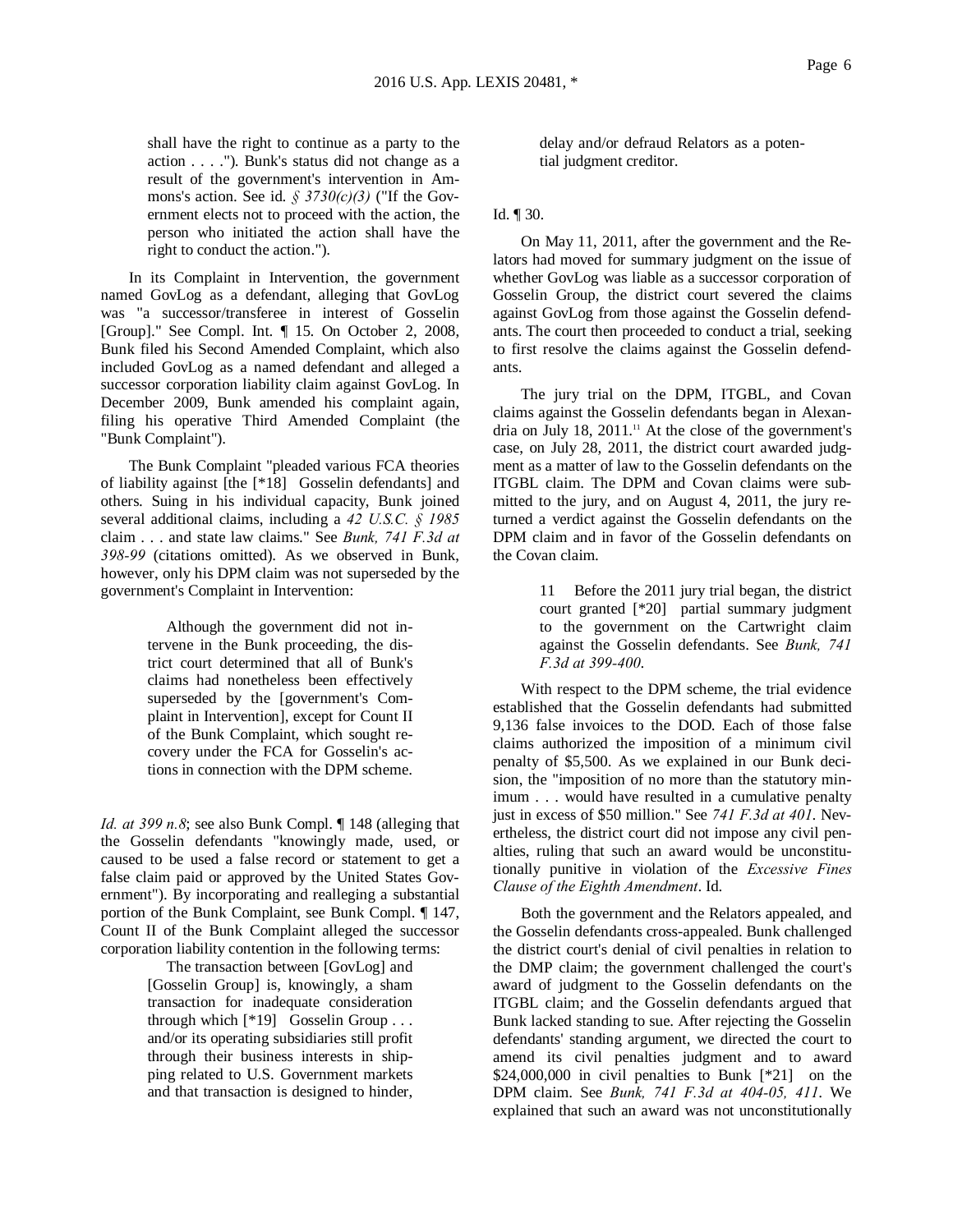excessive under the *Eighth Amendment*, and specified that the award "appropriately reflects the gravity of Gosselin's offenses and provides the necessary and appropriate deterrent effect going forward." *Id. at 409*. Finally, we vacated the court's entry of judgment in favor of the Gosselin defendants on the ITGBL claim. *Id. at 411*. We thus remanded the matter for further proceed $ings.<sup>12</sup>$ 

> 12 On August 1, 2014, during the remand proceedings in the district court, a jury in Alexandria returned a verdict in favor of the government on the ITGBL claim. On December 24, 2014, however, the district court granted the Gosselin defendants' renewed motion for judgment on that claim.

### E.

In additional Bunk remand proceedings, with the claims against the Gosselin defendants having been resolved, the district court turned to the successor corporation liability claims that were pending against GovLog. In that regard, the court initially focused on identifying the applicable legal test for a successor corporation liability claim. The Relators requested that the court apply the substantial continuity test enunciated by this Court in *United States v. Carolina Transformer Co., 978 F.2d 832 (4th Cir. 1992)*, as an expansion of traditional common [\*22] law principles. GovLog contended, however, that use of the substantial continuity test was foreclosed by the Supreme Court's 1998 decision in *United States v. Bestfoods, 524 U.S. 51, 118 S. Ct. 1876, 141 L. Ed. 2d 43 (1998)*. On September 12, 2014, the district court agreed with GovLog and ruled that application of Carolina Transformer's substantial continuity test in the context of the FCA would be inconsistent with Bestfoods. As a result, the court decided that only traditional common law principles would govern the issue of GovLog's liability as a successor corporation. The court then invited the parties to renew and litigate their motions for summary judgment.

Relying on a fraudulent transaction theory of successor corporation liability under the common law, the Relators and the government, on November 3, 2014, sought summary judgment with respect to the successor corporation liability claims. GovLog then cross-moved for summary judgment, also asking for judgment on the pleadings. In support of its request for judgment on the pleadings, GovLog maintained that the government's Complaint in Intervention and Count II of the Bunk Complaint failed to properly allege that GovLog was liable as a successor corporation to Gosselin Group. In its summary judgment request, [\*23] GovLog cast the fraudulent transaction theory posited by the government

and the Relators as entirely speculative, arguing that the evidence was insufficient to create any material issues of fact, thereby entitling GovLog to summary judgment.

On December 23, 2014, the district court granted judgment to GovLog, utilizing two theories. See Decision 2-3. The Decision first concluded that neither complaint had properly alleged that GovLog was liable as a successor corporation to Gosselin Group under any recognized legal theory. Alternatively, the court concluded that GovLog was entitled to summary judgment for want of a genuine dispute of material fact. Indeed, the court ruled that the various transactions between Gosselin Group and GovLog were not shown to have been pursued with a fraudulent intention. In the court's view, there was simply "no evidence sufficient to establish any of the recognized 'badges of fraud'" with respect to the creation and operation of GovLog. Id. at 9.

The district court observed that Gosselin Group "had an absolute right to end its direct contractual relationship with the American carriers and there was nothing that could be deemed fraudulent based on that decision alone," [\*24] and that Gosselin Group "was not under any obligation to stay in any particular line of business in order to generate revenue to pay the judgment." See Decision 10. The Decision swept aside the government's and the Relators' contentions that the transfer lacked consideration, explaining, inter alia, that Gosselin Group "did not transfer or assign any ITGBL contracts to GovLog," and "[t]here is likewise no evidence, expert or otherwise, that the [various agreements between Gosselin Group and GovLog failed to] provide commercially reasonable terms or adequate consideration." Id. at 11-12. Accordingly, on December 29, 2014, the court entered judgment in favor of GovLog.

The Relators timely noted this appeal from the judgment. We possess jurisdiction pursuant to *28 U.S.C. § 1291*. 13

> 13 The government initially appealed from the judgment in favor of GovLog, but dismissed its appeal. We thereafter requested the Attorney General to make an amicus curiae submission in the Relators' appeal. The United States has submitted a brief in support of the Relators, and government counsel participated in the oral argument of this appeal.

II.

At the outset, we must address GovLog's contention that the district court lacked subject matter jurisdiction [\*25] over Bunk's successor corporation liability claim against GovLog and that the claim thus must be dis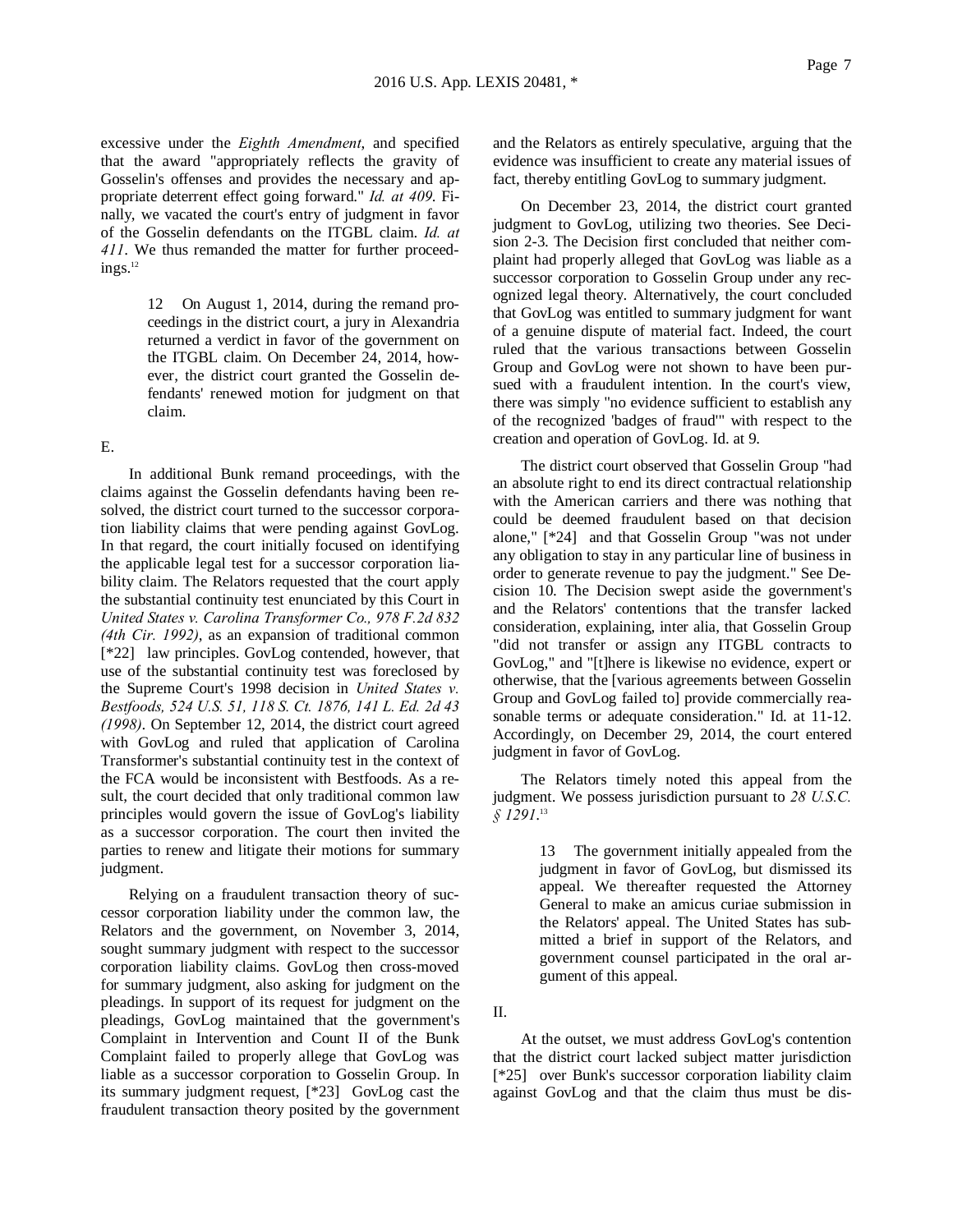missed. The question is whether the court possessed supplemental jurisdiction over Bunk's claim.

If a district court possesses original jurisdiction in a civil proceeding, it "shall have supplemental jurisdiction over all other claims that are so related to claims in the action within such original jurisdiction that they form part of the same case or controversy." See *28 U.S.C. § 1367(a)*. Supplemental jurisdiction "is not limited to restatements of the same basic ground for recovery." *White v. Cty. of Newberry, S.C., 985 F.2d 168, 172 (4th Cir. 1993)*. Indeed, the related claims "need only revolve around a central fact pattern." Id. We review de novo an issue of whether subject matter jurisdiction was possessed by a district court. See *Taylor v. Kellogg Brown & Root Servs., Inc., 658 F.3d 402, 408 (4th Cir. 2011)*.

Original jurisdiction is supplied in these qui tam proceedings by Bunk's FCA claim (i.e., the DPM claim). See *28 U.S.C. § 1331*. Supplemental jurisdiction thus turns on whether the inquiry into the successor corporation liability claim against GovLog involves the same facts as the FCA claim. Here, GovLog's liability as a successor corporate entity is wholly dependent on the Gosselin defendants' liability under the FCA; that is, the facts upon which the [\*26] \$24,000,000 judgment against the Gosselin defendants was predicated also serve as the foundation for GovLog's liability as a successor corporate entity. Simply put, those two issues "revolve around a central fact pattern." See *White, 985 F.2d at 172*; see also, e.g., *Board of Trustees v. Elite Erectors, Inc., 212 F.3d 1031, 1037 (7th Cir. 2000)* (observing that "federal courts may entertain vicarious-liability theories in a single suit" by way of supplemental jurisdiction).

Nevertheless, GovLog maintains that the district court lacked supplemental jurisdiction with respect to Bunk's successor corporation liability claim under the Supreme Court's decision in *Peacock v. Thomas, 516 U.S. 349, 116 S. Ct. 862, 133 L. Ed. 2d 817 (1996)*. The Peacock Court was concerned with a district court's exercise of ancillary jurisdiction over subsequent proceedings, concluding that "ancillary jurisdiction is not justified over a new lawsuit to impose liability for a judgment on a third party." *Id. at 359* (emphasis added).<sup>14</sup> This matter is readily distinguishable from *Peacock.* Bunk's successor corporation liability claim against GovLog, as alleged in Count II of the Bunk Complaint, is not part of a new lawsuit; indeed, the successor corporation liability question is part and parcel of Bunk's original qui tam action. Accordingly, the Peacock principle is inapplicable here, and the district [\*27] court's exercise of supplemental jurisdiction over the successor corporation liability claim against GovLog was entirely appropriate.

14 In Peacock, the Supreme Court recognized that "Congress codified much of the common-law doctrine of ancillary jurisdiction as part of 'supplemental jurisdiction' in *28 U.S.C. § 1367*." See *516 U.S. at 354 n.5*.

III.

Turning to the heart of this appeal, we must assess and decide whether the district court erred by entering judgment in favor of GovLog on the successor corporation liability issue. In the district court, Bunk pressed two theories of successor corporation liability against GovLog: (1) the substantial continuity theory, and (2) the fraudulent transaction theory. After an opening round of briefing, the court rejected the substantial continuity test, deeming it inconsistent with Supreme Court precedent. Additional briefing ensued, and the court's Decision ruled that Bunk had not adequately pleaded the fraudulent transaction theory. In the alternative, the Decision determined that the fraudulent transaction theory of successor corporation liability was without evidentiary support, leaving no genuine issue of material fact and entitling GovLog to summary judgment. On appeal, Bunk challenges [\*28] each of those rulings.

A.

As a general rule, a corporation that acquires the assets of another corporation does not also acquire its liabilities. See *United States v. Carolina Transformer Co., 978 F.2d 832, 838 (4th Cir. 1992)*. The traditional rule against successor corporation liability, however, is subject to four exceptions under the federal common law. That is, a successor corporation takes on the liabilities of its predecessor if

> (1) the successor expressly or impliedly agrees to assume the liabilities of the predecessor; (2) the transaction may be considered a de facto merger; (3) the successor may be considered a "mere continuation" of the predecessor; or (4) the transaction is fraudulent.

*Id.15*

15 That federal common law principles apply in this matter is not undisputed. GovLog argued in its brief for the application of Belgian law, premised on choice-of-law provisions in contractual agreements it had with Gosselin Group. See, e.g., J.A. 314 (providing that any disputes arising under agreement between GovLog and Gosselin Group shall be determined by Belgian law); id. at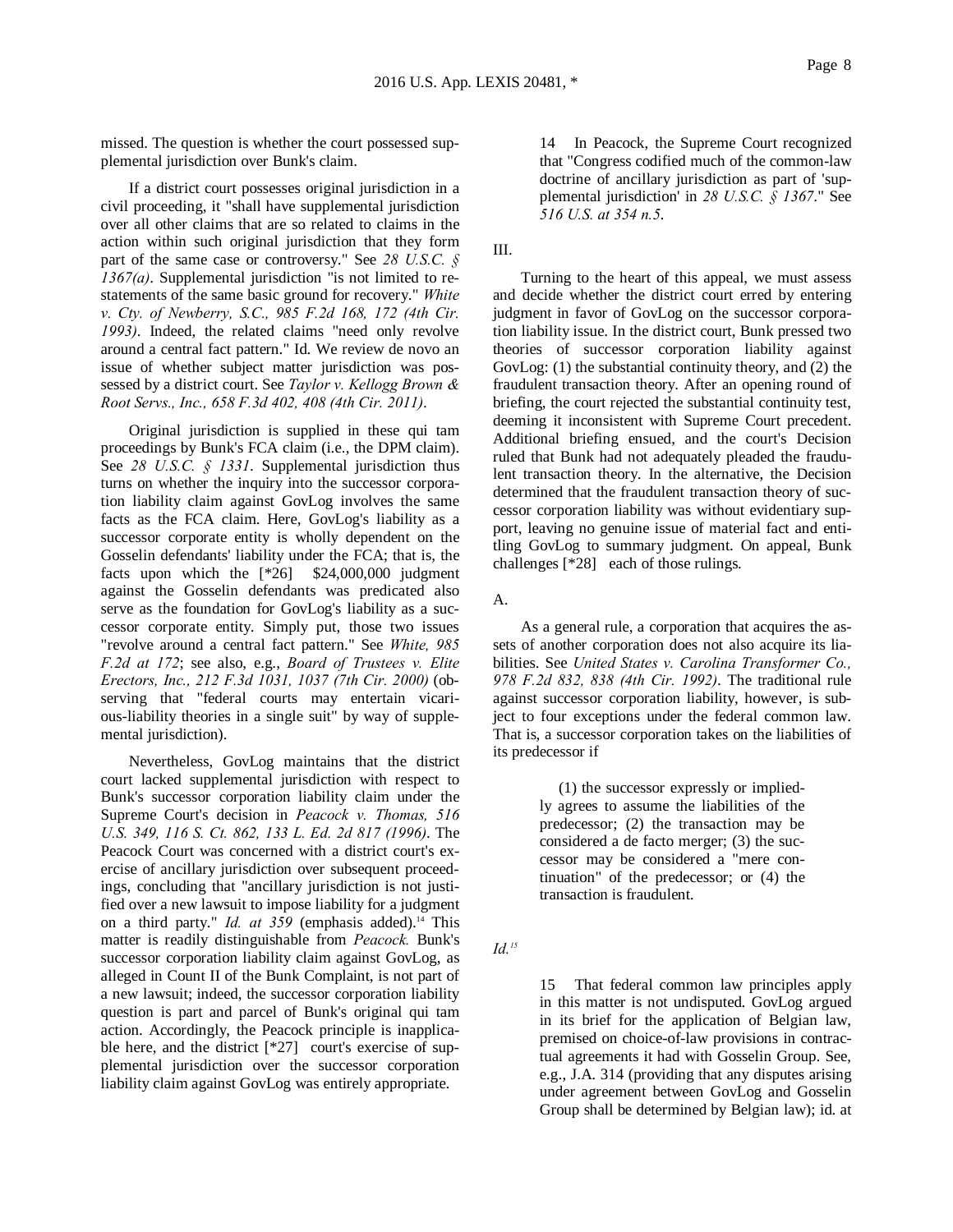321 (same). We are satisfied that Belgian law does not apply because GovLog cannot foist upon Bunk a choice-of-law provision contained in an agreement between GovLog and Gosselin Group. See *Berg Chilling Sys., Inc. v. Hull Corp., 435 F.3d 455, 466 (3d Cir. 2006)* ("In general, [\*29] while it makes sense to allow the parties to a contract to control which law applies to their agreement, it does not follow that the contract provisions should control an inquiry that, by its nature, looks beyond the contract."). Although there yet may be some question of whether principles of federal common law or Virginia law apply here, the parties have not argued that point. In any event, Virginia law does not meaningfully diverge from federal common law concerning successor corporation liability. Notably, federal common law and Virginia law both recognize the traditional exceptions to the rule against successor corporation liability. Compare, e.g., *Carolina Transformer, 978 F.2d at 838*, with *Harris v. T.I., Inc., 243 Va. 63, 413 S.E.2d 605, 609, 8 Va. Law Rep. 1751 (Va. 1992)*. Both bodies of law also look to and apply what are called "badges of fraud" to determine whether a conveyance was fraudulent. Compare *BFP v. Resolution Tr. Corp., 511 U.S. 531, 540-41, 114 S. Ct. 1757, 128 L. Ed. 2d 556 (1994)*, with *Fox Rest Assocs., L.P. v. Little, 282 Va. 277, 717 S.E.2d 126, 131-32 (Va. 2011)*. In the circumstances, we are satisfied to apply federal common law.

The mere continuation theory authorizes the imposition of liability if, "after the transfer of assets, only one corporation remains, and there is an identity of stock, stockholders, and directors between the two corporations." *Carolina Transformer, 978 F.2d at 838*. Bunk is unable to rely on the mere continuation theory because the two corporations -- GovLog [\*30] and Gosselin Group -- were both viable after the transfer.

Bunk therefore relies on the more lax substantial continuity theory conceived in Carolina Transformer. Substantial continuity expands on the mere continuation theory, allowing a court to look at an ensemble of at least eight factors to determine whether successor corporation liability should be imposed. See *Carolina Transformer, 987 F.2d at 838* (identifying relevant factors as "(1) retention of the same employees; (2) retention of the same supervisory personnel; (3) retention of the same production facilities in the same location; (4) production of the same product; (5) retention of the same name; (6) continuity of assets; (7) continuity of general business operations; and (8) whether the successor holds itself out as the continuation of the previous enterprise").

As the Supreme Court instructed in United States v. Bestfoods, however, "the failure of [a] statute to speak to a matter as fundamental as the liability implications of corporate ownership demands application of the rule that '[i]n order to abrogate a common-law principle, the statute must speak directly to the question addressed by the common law.'" See *524 U.S. 51, 63, 118 S. Ct. 1876, 141 L. Ed. 2d 43 (1998)* (second alteration in original) (quoting *United States v. Texas, 507 U.S. 529, 534, 113 S. Ct. 1631, 123 L. Ed. 2d 245 (1993))*. Put simply, [\*31] the FCA does not speak to successor corporation liability and thus has no impact on the traditional common law principles governing successor corporation liability. It follows that *Carolina Transformer's* substantial continuity theory -- a theory that alters the common law mere continuation rule -- is not a viable theory for Bunk to pursue. Accordingly, we are satisfied that the district court properly declined to apply the substantial continuity test here.

## B.

Without the substantial continuity theory, Bunk must rely on the fourth exception identified in our Carolina Transformer decision -- the fraudulent transaction theory of successor corporation liability. The district court, however, rejected Bunk's allegations as insufficient with respect to that theory. See Decision 2 n.3 ("The Court concludes that the plaintiffs had not, prior to the current round of summary judgment proceedings, adequately placed GovLog on notice of . . . their fraudulent transaction theory."). We must therefore initially assess de novo whether the relevant pleading was legally sufficient. See *Teachers' Retirement Sys. of La. v. Hunter, 477 F.3d 162, 170 (4th Cir. 2007)*.

In general, to survive dismissal, a complaint must "state a claim to relief that is plausible on its face" by alleging factual [\*32] matter to support the claims asserted. See *Ashcroft v. Iqbal, 556 U.S. 662, 678, 129 S. Ct. 1937, 173 L. Ed. 2d 868 (2009)* (quoting *Bell Atl. Corp. v. Twombly, 550 U.S. 544, 570, 127 S. Ct. 1955, 167 L. Ed. 2d 929 (2007))*. More may be required, however, when a successor corporation liability claim is being pursued under the fraudulent transaction theory. In that circumstance, the complaint may need to satisfy the heightened pleading requirements of *Rule 9(b) of the Federal Rules of Civil Procedure*. Compare, e.g., *Ricciardello v. J.W. Gant & Co., 717 F. Supp. 56, 59 (D. Conn. 1989)* ("If plaintiff purports to rely on fraud to impose successor liability . . . , he must plead with particularity facts from which fraud may be inferred." (citing *Fed. R. Civ. P. 9(b)*)), with *Old Republic Ins. Co. v. Hansa World Cargo Serv., Inc., 170 F.R.D. 361, 376 (S.D.N.Y. 1997)* ("[P]leadings of successor liability are subject to the lenient pleading requirements of *Rule 8(a)*,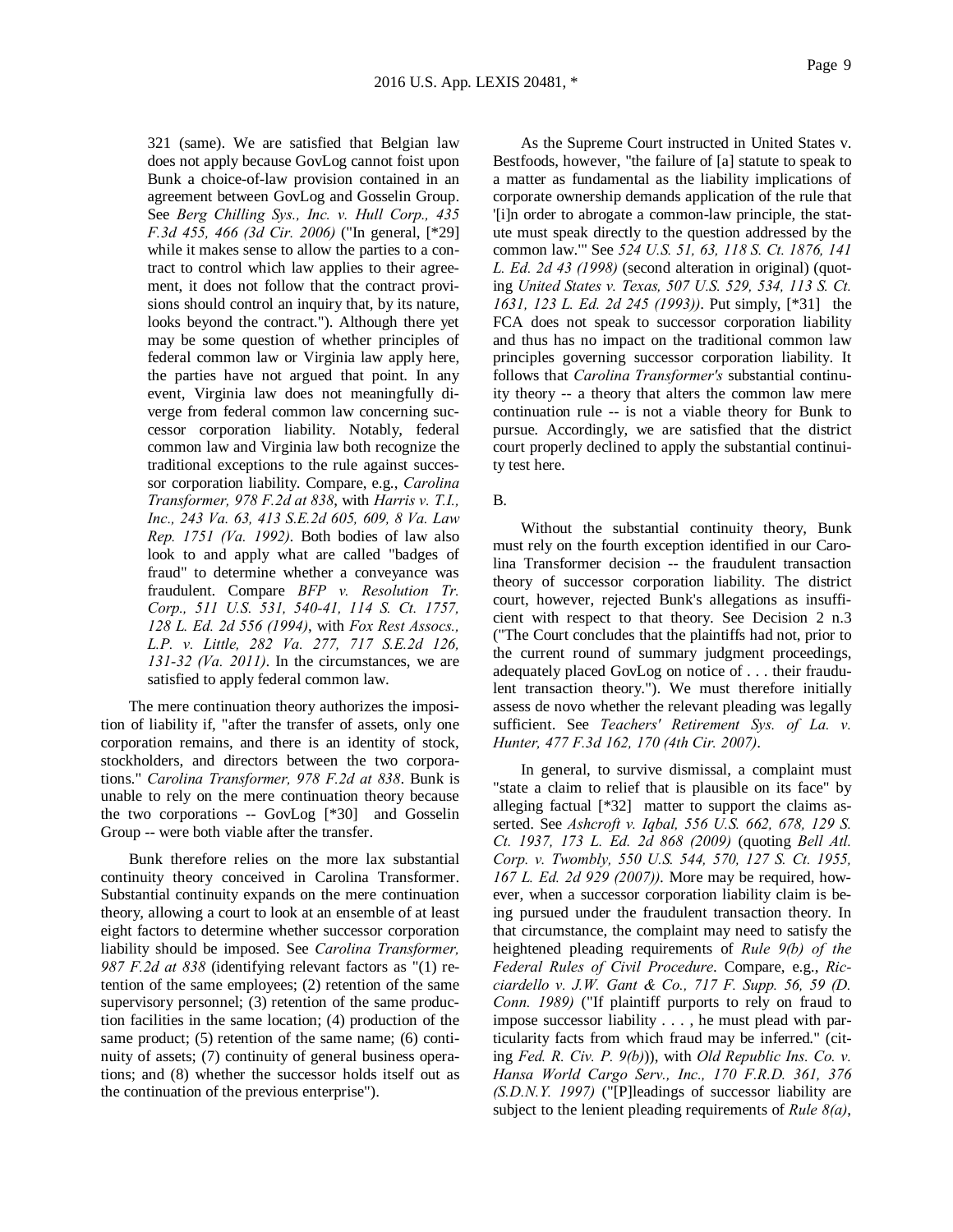not the more rigorous standards of *Rule 9(b)*."). In this proceeding, however, we need not either assess or decide whether *Rule 9(b)*'s pleading requirements apply to a fraud-based successor liability claim. That is because, assuming those standards are applicable, they are readily satisfied here.

Pursuant to *Rule 9(b)*, the plaintiff must "state with particularity the circumstances constituting fraud or mistake. Malice, intent, knowledge, and other conditions of a person's mind may be alleged generally." See *Fed. R. Civ. P. 9(b)*. Although we must view the facts alleged in the operative complaint in the light most favorable to the plaintiff, "we will not accept 'legal conclusions couched [\*33] as facts or unwarranted inferences, unreasonable conclusions, or arguments.'" See *Nathan, 707 F.3d at 455* (quoting *Wag More Dogs, LLC v. Cozart, 680 F.3d 359, 365 (4th Cir. 2012))*. In simple terms, a plaintiff complies with *Rule 9(b)* by, "at a minimum, describ[ing] the time, place, and contents of the false representations, as well as the identity of the person making the misrepresentation and what he obtained thereby." See *Smith v. Clark/Smoot/Russell, 796 F.3d 424, 432 (4th Cir. 2015)* (quoting *United States v. Triple Canopy, Inc., 775 F.3d 628, 634 (4th Cir. 2015))*. As a general rule, as we have recognized, a court "should hesitate to dismiss a complaint under *Rule 9(b)* if the court is satisfied (1) that the defendant has been made aware of the particular circumstances for which she will have to prepare a defense at trial, and (2) that plaintiff has substantial prediscovery evidence of those facts." *Id.* (quoting *Harrison v. Westinghouse Savannah River Co., 176 F.3d 776, 784 (4th Cir. 1999))*.

By incorporating and realleging a substantial portion of the Bunk Complaint, see Bunk Compl. ¶ 147, Count II of the Bunk Complaint alleges that, "in or about June 2007, two former employees of [Gosselin Group] formed [GovLog], hired over twenty (20) employees of [Gosselin Group] and . . . entered into agreements with [Gosselin Group] to purchase all of [its] business interests in shipping related to U.S. Government markets." Id. ¶ 30. Gosselin Group and GovLog, as Count II further alleges, then entered into various service [\*34] agreements "to enable [GovLog] to be able to provide services related to the U.S. Government markets." Id. Count II also alleges that GovLog "hold[s] itself out as a continuation of [Gosselin Group]" and that Gosselin Group continues to reap profits from its former contracts, all the while avoiding any liabilities for its past misdeeds. Id.

It is thus apparent that the allegations of Count II sufficiently outline the dealings between GovLog and Gosselin Group that form a solid foundation for the fraudulent transaction theory. As a result, those allegations satisfy the mandate of *Rule 9(b)*. In dismissing

Bunk's successor corporation liability claim as insufficiently pleaded, the district court erred.

#### C.

Finally, as an alternative to its ruling that the successor corporation liability claim was insufficiently pleaded, the district court awarded summary judgment to GovLog on the merits. In the court's view, "there [was] an absence of evidence sufficient" to support Bunk's fraudulent transaction theory. See Decision 3. Bunk challenges that ruling and requests that we remand for trial and further proceedings, or for entry of summary judgment in Bunk's favor. We review de novo whether a district court's summary [\*35] judgment award was warranted. See *Bauer v. Lynch, 812 F.3d 340, 347 (4th Cir. 2016)*.

1.

The fraudulent transaction theory turns on the intention underlying the transfer of assets to GovLog, i.e., whether it was made with an actual intention to hinder, delay, or defraud creditors. See, e.g., *BFP, 511 U.S. at 540*; see also, e.g., 15A William Meade Fletcher et al., Fletcher Cyclopedia of the Law of Corporations § 7403, Westlaw (database updated Sept. 2016) ("Many jurisdictions provide that a transfer is fraudulent if made with actual intent to hinder, delay or defraud creditors."). Because direct evidence of such an intention is a rarity, courts generally look to indirect and circumstantial evidence for "badges of fraud":

> Since . . . fraudulent intent is found by facts and circumstances, it is subject to indirect proof, with the following recognized as "badges of fraud": (1) a conveyance to a spouse or near relative; (2) inadequacy of consideration . . . ; (3) transactions that are different from the usual method of transacting business; (4) transfers in anticipation of suit or execution; (5) retention of possession by the debtor; (6) the transfer of all or nearly all of the debtor's property; (7) insolvency caused by the transfer; or (8) failure to produce rebutting [\*36] evidence when circumstances surrounding the transfer are suspicious.

Fletcher et al., supra, § 7403 (footnotes omitted); see also, e.g., *Aiken v. United States, 108 F.2d 182, 183 (4th Cir. 1939)* ("Fraudulent intent, as a mental element of crime . . . is too often difficult to prove by direct and convincing evidence. In many cases it must be inferred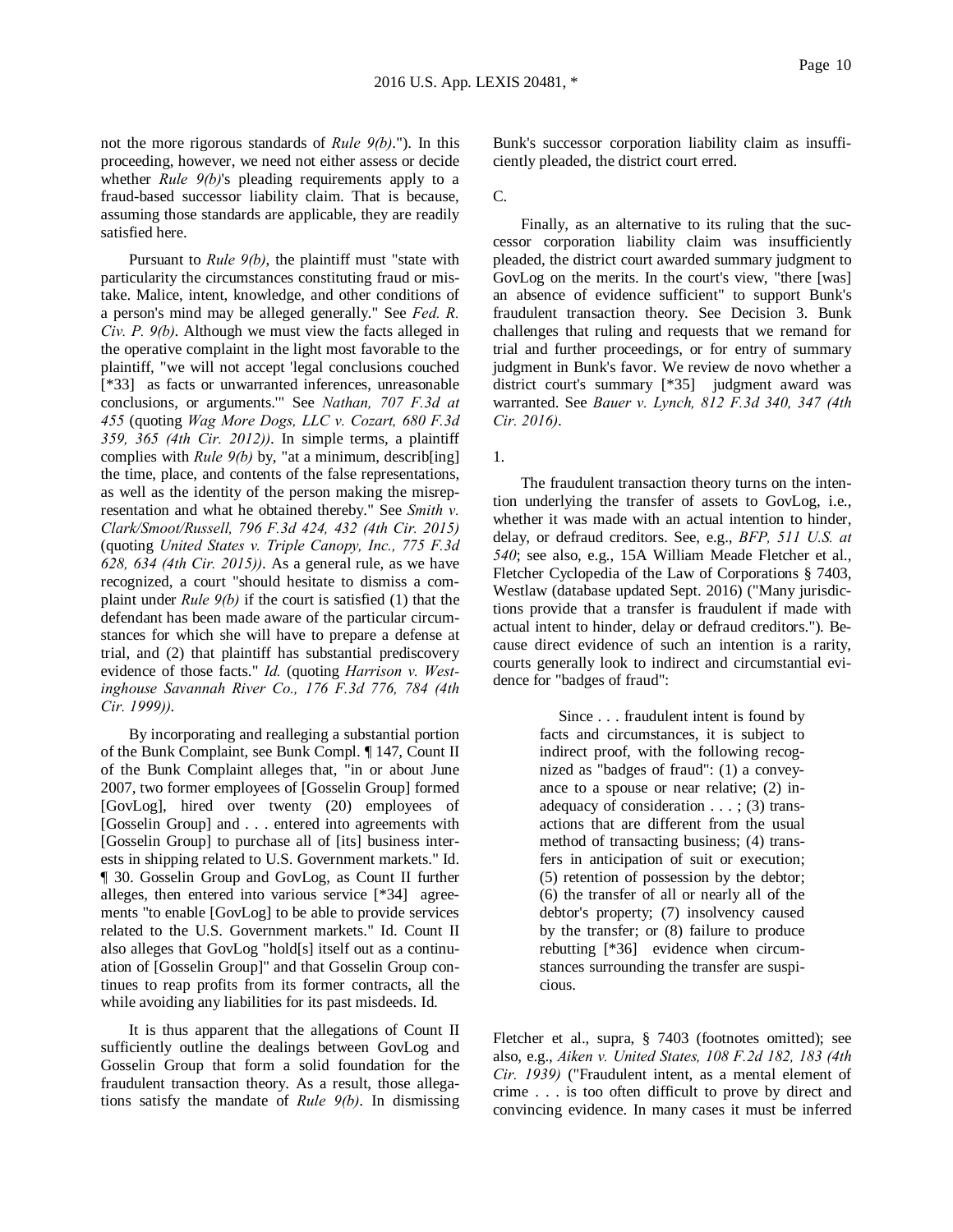from a series of seemingly isolated acts and instances which have been rather aptly designated as badges of fraud."); *Fox Rest Assocs., 717 S.E.2d at 131-32* (enumerating badges of fraud). Also among the badges of fraud are "transactions whereby the debtor retains benefits." See *37 Am. Jur. 2d Fraudulent Conveyances & Transfers § 14*, Westlaw (database updated Sept. 2016).

Of importance, the issue of fraudulent intention is generally not amenable to resolution on summary judgment. See *Morrison v. Nissan Motor Co., 601 F.2d 139, 141 (4th Cir. 1979)* ("[W]hen the disposition of a case turns on a determination of intent, courts must be especially cautious in granting summary judgment, since the resolution of that issue depends so much on the credibility of the witnesses, which can best be determined by the trier of facts after observation of the demeanor of the witnesses during direct and cross-examination."). Moreover, when evidence of intention is ambiguous, summary judgment simply cannot be awarded. See *Gen. Analytics Corp. v. CNA Ins. Cos., 86 F.3d 51, 55 (4th Cir. 1996)*.

### 2.

In this situation, the evidence not only fails to dispel the requisite fraudulent [\*37] intention, but could easily be found to establish it. Indeed, Smet's own words provide substantial insight into -- and direct evidence of - his fraudulent and iniquitous intention. Before hatching his scheme to move Gosselin Group's business with the United States into the hands of GovLog, Smet had been indicted by the federal grand jury for his involvement in the bid-rigging scheme. Although that indictment was later dismissed, Smet admitted to strikingly incriminating facts and was prohibited from doing business with the United States for three years.

After the criminal proceedings against Gosselin Group were concluded, the DOJ informed Smet of these qui tam proceedings, in which the government subsequently intervened. At the cusp of the qui tam proceedings, as others testified, Smet loudly voiced his frustration with the "whole criminal case [against Gosselin] and everything around it" and that he was "really fed up with all those chasings towards his person." See J.A. 675, 703. Any reasonable juror could readily conclude that those sentiments -- expressed on the eve of GovLog's creation -- demonstrate Smet's fraudulent intention to escape liability for any potential judgment and to [\*38] dodge "those chasings" being pursued by the United States.

The transaction between Gosselin Group and GovLog is also adorned with several of the badges of fraud. Those badges readily support Bunk's position concerning the fraudulent intention underlying the GovLog transaction. At least four of the badges of fraud are readily apparent on the evidence as forecast:

 o Inadequacy of consideration. See 15A Fletcher et al. supra, § 7403; see also, e.g., *In re Woodfield, 978 F.2d 516, 518 (9th Cir. 1992)*, cited by *In re Sandoval, 153 F.3d 722 (4th Cir. 1998)* (unpublished table decision); *Fox Rest Assocs., 717 S.E.2d at 132*.

o Transactions that are different from the usual method of transacting business. See 15A Fletcher et al., supra, § 7403; see also, e.g., *Aiken, 108 F.2d at 183*.

o Transactions in anticipation of suit or execution. See 15A Fletcher et al., supra, § 7403; see also, e.g., *In re Woodfield, 978 F.2d at 518*, cited by *In re Sandoval, 153 F.3d 722*; *Fox Rest Assocs., 717 S.E.2d at 132*.

o Transactions through which the debtor retains benefits. See *37 Am. Jur. 2d Fraudulent Conveyances & Transfers § 14*, Westlaw (database updated Sept. 2016); see also, e.g., *In re Kaiser, 722 F.2d 1574, 1582 (2d Cir. 1983)*.

First, the consideration that GovLog paid to acquire Gosselin Group's business interests could be found to be grossly inadequate. GovLog did not pay for Gosselin Group's business with the United States upon transfer. Instead, GovLog agreed to pay Gosselin Group a percentage of GovLog's future net revenues, which their agreements defined as "all of those revenues received by GovLog . . . minus the amount of [\*39] the [services] invoiced by [Gosselin Group] to GovLog in connection with" the services provided to GovLog by Gosselin Group and its subsidiaries. See J.A. 832 (emphasis omitted) (regarding facility services); see also id. at 839 (regarding support services). GovLog did not, however, net any revenues. In effect, therefore, GovLog paid nothing for the business interests it received pursuant to the GovLog transaction.

Next, the GovLog transaction could be found to have been conducted in a manner different from the usual method of transacting business. After approaching Lefebure with his scheme to resurrect the then-defunct Brabiver as a business entity flush with Gosselin Group's government contracts, the plan unfolded quickly and suspiciously. At the outset, Smet made interest-free loans, totalling approximately [#x20ac]100,000, to four hand-picked GovLog principals -- each of whom worked for Gosselin Group or one of its subsidiaries. The very next day, Smet's cronies used those loans to purchase